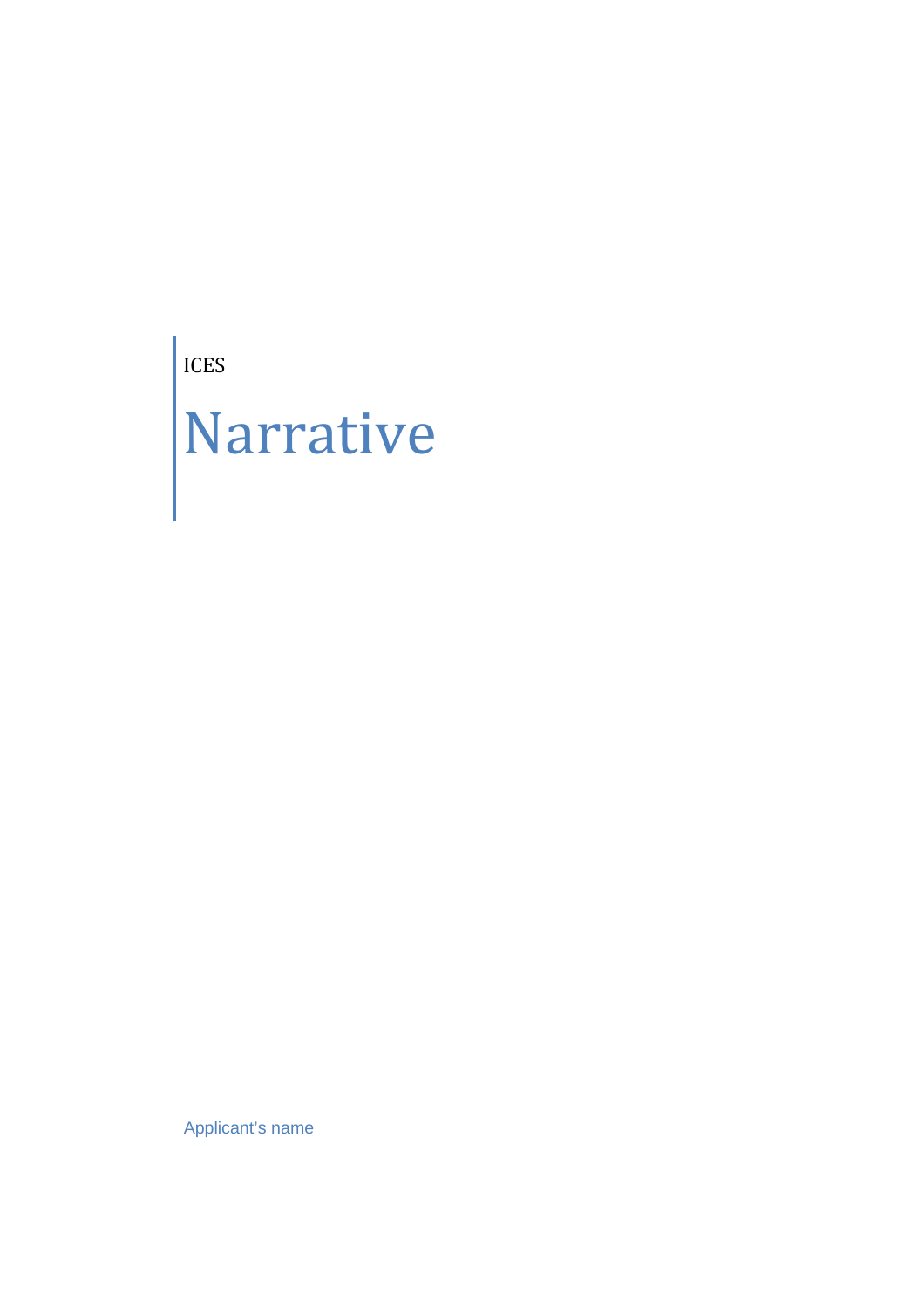# **CM Core 1 QS**

### **Financial and commercial processes in civil engineering**

Management of the budget is a key element of a successful project; increasingly the employer has a fixed budget to complete the project. In my experience, not informing the employer of a cost increase or potential cost increase will limit their capability of obtaining further funding. The NEC Form of Contract requires both parties to do this through the issue of early warnings [clause 16] and with forecasts of the total defined cost in the case of options C & E [clause 20.4].

Generally with other forms of contract, if the costs go up or down, this will be a detriment or benefit to the contractor accordingly and not affect the employer.

On the transformation works, managing the budget was demanding because the costs more than doubled. The employer's project manager constantly challenged my forecasts of the total defined cost [clause 20.4] that I submitted on a monthly basis. To counter these challenges I produced detailed cost to complete forecasts broken down by resources. By working with the project manager in a collaborative way and providing as much information as possible, it gave the employer assurance that the money would be spent. This enabled the additional budget to be secured as early as possible.

To monitor costs I prepare profitability forecasts on a quarterly basis, detailing costs and value to date and the cost to completion of the project versus forecast value. Actual spend is then compared to this on a weekly basis together with a 'drawdown' from the programme of progress achieved to date.

On [*project name*] and [*project name*] there was significant change; this change needed to be factored in to the cost to complete as well as the value side to maintain actuate forecasting. This was an onerous task, especially on the [*project name*] transformation works where over £74 million of change was implemented. I was responsible for the evaluation and agreement of £24 million of that amount.

Value engineering can be a huge benefit to us and our employers. During my time on the [*project name*] I saved thousands of pounds by carrying out several cost benefit analyses, including using rotary coring rigs versus shell and auger for site investigation works, use of Landpac® technology versus conventional compaction plant and temporary event matting versus permanent block paving.

I take an active role in auditing the commercial processes and procedures on our projects, typically carrying out 3 to 4 audits per annum on projects taking place in the south of the country. My audit reports are issued to the sites and to Head Office, detailing any non-compliance. I give the sites a deadline to rectify any issues identified - timescales depend on the scale and importance of the task. Any Best Practice identified is shared with the wider business to support continual improvement and 'doing things better'.

## **CM Core 2 QS**

### **Commercial management and contract administration on civil engineering projects**

I have had a large amount of experience in supply chain procurement and management. This involved negotiating terms and conditions with subcontractors, preparing tender analysis with levelling where necessary, preparing recommendation reports for the employer, account administration including compliance with the Housing Grants, Construction and Regeneration Act 1996 (now called the old Act) and recently to the Local Democracy, Economic Development and Construction Act 2009 (now called the new Act), agreement of change and final account agreement, including resolution of contentious issues.

I have notified and run insurance claims for [*employer*] and I am currently an active member of an insurance 'working group'. This has given me a better understanding of the principles of insurance and has helped raise awareness of insurance across the business.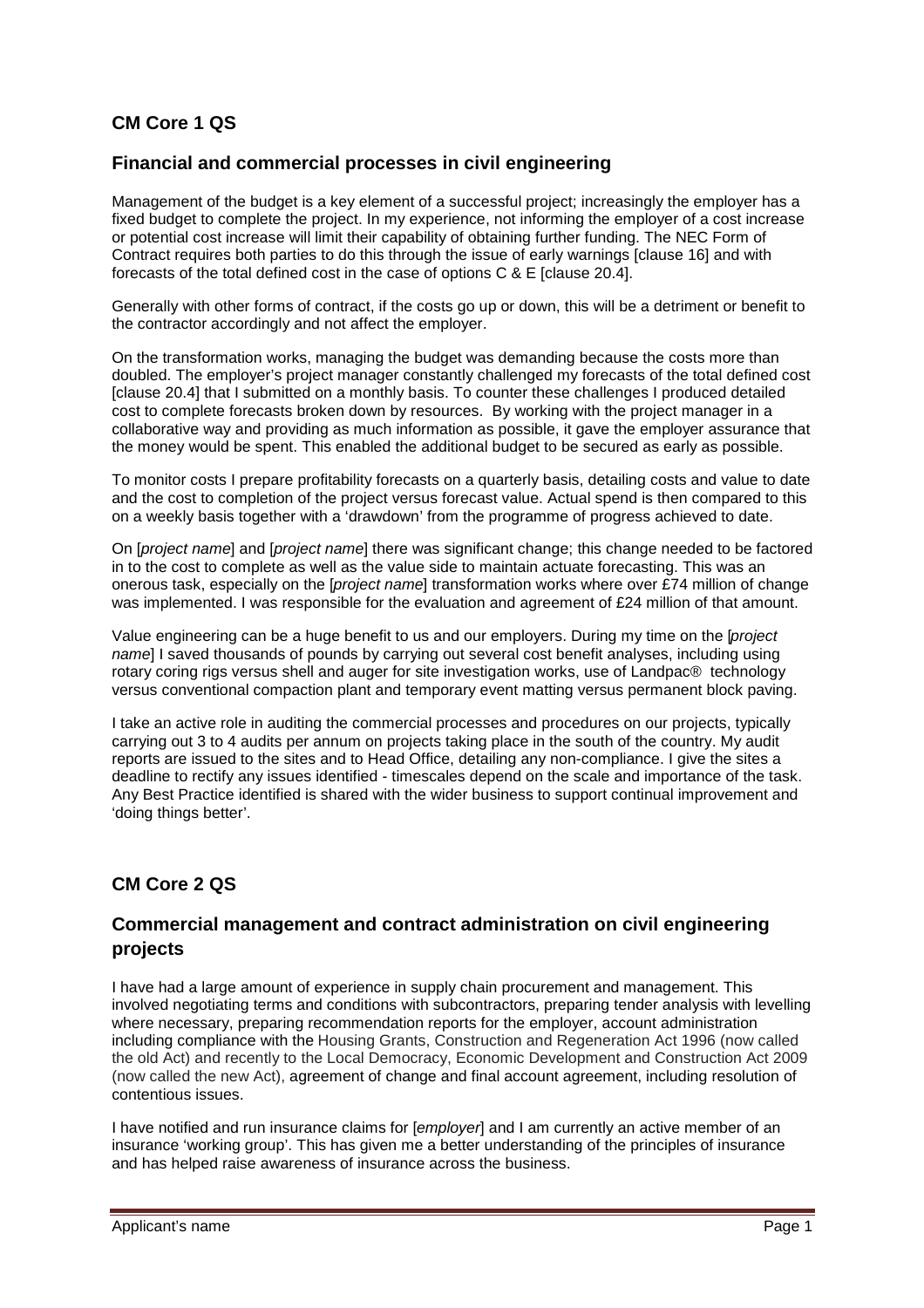One claim I dealt with on [*project name*] was from a member of the public. He alleged that we had blocked the access to his warehouse and trespassed on his forecourt. This had prevented the refurbishment of the empty property and therefore it was un-rentable. This led to a loss of earnings claim. I notified the event to the insurers on receipt of the first correspondence from the claimant's lawyers - we also instructed our lawyers to respond. This claim went on for over six months, with both parties incurring substantial legal bills. Initially we offered a settlement but the amount was rejected by the claimant. The dispute was settled in court and the claimant ended up paying a proportion of our legal fees - and their own. All other costs incurred by [*employer's name*] were settled through insurance with the exception of the excess charge.

During the transformation project I dealt with the identification, recording, notification and negotiation of change in accordance with the contract and a lot of this change involved a design element. Our designers were procured on a lump sum basis and had been providing change quotations on that basis. Approximately 20 months in to the 24-month programme they referred for adjudication a dispute that they considered had arisen with respect to the appropriate basis for the valuation of services provided pursuant to the Design Agreement. The designers proposed that valuation is undertaken by reference to time spent, multiplied by the agreed rates in the Design Agreement and with disbursement expenses to be reimbursed at net cost. I considered that there had been prior agreement between the parties that the appropriate methodology for the valuation of variations was through adjustment of the lump sum prices. The adjudicator ruled in [*employer's name*] favour. If the result had been different we would not have had the opportunity to recover any of the additional money because all our compensation events had been implemented.

As part of the industrial relations, we audit our labour suppliers on an annual basis to ensure they are paying their workforce in line with employment legislation and the working rule agreement. Part of my role is to collate a random section of labour for the auditor to target. I interpret the findings of these reports and calculate any errors before reporting back to the suppliers.

## **CM Core 5 QS**

### **Planning and programme in the management of civil engineering works**

There are various types of programmes used in civil engineering; in my experience the type most widely used is the Gantt chart. Other types of programmes are listed below:

- time chainage
- Daily task sheets
- Network diagrams
- Elemental trend analysis

On the screening project, one of my first tasks was to produce a procurement plan to establish when orders had to be in place - taking into account any long lead in items. Primavera P6 software was used for planning and programming the main works and I ensured that the programme was suitably maintained and monitored, using earned value analysis to establish if cost, schedule and the work accomplished were progressing in accordance with the plan [clause 32].

Programmes are an essential element in the planning and pricing of the works. On [*project name*], although there was a Bill of Quantities I produced a programme of work based on outputs, then I priced the labour, plant, material and subcontract elements required to undertake the works. This minimises the risk of gaps in the resources and it makes monitoring a lot simpler.

When looking at the time impact of an event I will consult the planner who will run an 'impacted programme' that will either demonstrate a delay to the critical path of the project - leading to a claim for additional preliminary costs in addition to direct costs - or a thickening of resource to undertake the additional work. On the transformation work we had over 60 sectional completion dates - one compensation event could impact several of these dates. It was critical that extension of time claims were included in these CE's to avoid liquidated delay damages being levied.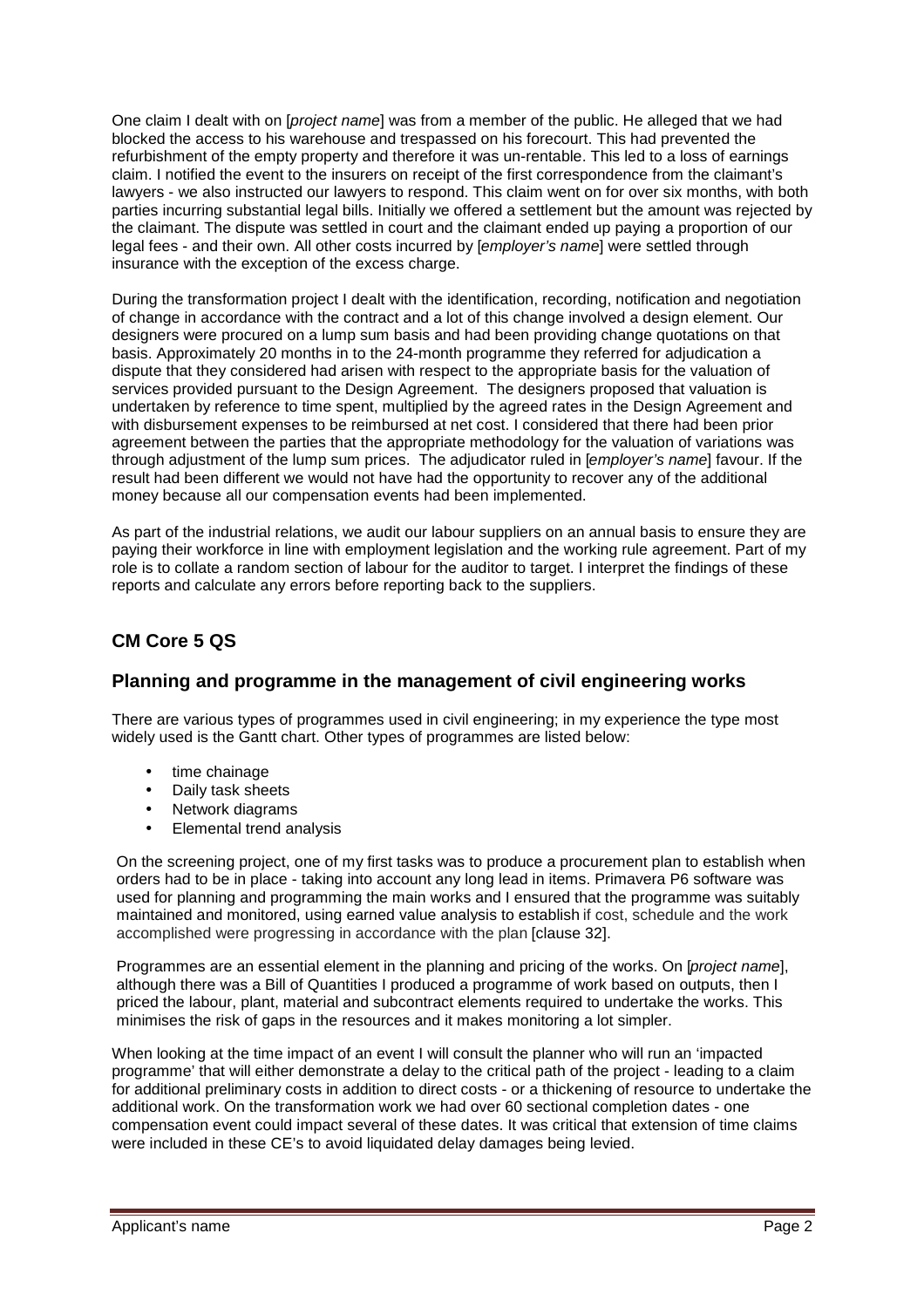To assist in the management of risk, our programmes contain time risk allowances (TRA) within the bars; the amount of TRA depends on the nature of the activity and the associated risk.

In terms of free float it represents the delay allowed for an activity without holding up the early start date of its successor. The total float or terminal float for a project is the difference between the maximum time available to carry out the activities and their duration. Float is not owned by the contractor or the employer - the project owns the float, which means that whoever is the first to get there owns it. The ECC assesses the impact of delay by reference to the contractor's planned completion date, not the contractual completion date [clause 63.3*].* This means that the contractor's terminal float remains untouched when assessing an extension of time - in other words the contractor owns the terminal float.

## **QS2**

## **Project/commercial management reporting, internal accounts and company accounts**

As part of our internal reporting I undertake cost and value reconciliation reporting. At the end of each monthly period a site measure is carried out by the commercial team and this is compared by cost code to the cost to date. This exercise does sometimes produce some odd findings; however this reinforces the fact that resources need to be correctly cost coded. These exercises are very useful in identifying problem areas on a project; they give the team a chance to rectify any problems as early as possible.

All of [*employer*]'s projects are required to complete quarterly forecasts detailing projected profit/loss to date, overhead recovery and outturn forecasts. I was responsible for collating the information and producing these reports and presenting them to the directors on the transformation project. This task was made particularly difficult due to the huge amount of change that we were dealing with. These reports are collated by region and fed in to Head Office to inform the Board of the overall company results.

On the [*project name*] transformation works, I had numerous unimplemented compensation events these values had to be factored in to the earned value to give a true CPI value. Also the SPI was below one because we were delayed for reasons outside our control. I kept the project manager updated of our delay and disruption through early warning notifications.

## **QS4**

### **Bills of Quantities, Schedule of Rates and Activity Schedules**

I have mainly used Bills of Quantities prepared in accordance with Standard Methods of Measurement such as CESMM 3 & 4. Having said that, on the recent [*project name*] contract, which was a JCT Design & Build Contract, the Bills of quantities were produced in accordance with the new rules of measurement 2 Detailed Measurement for Building Works (1st edition). When procuring ground investigation subcontractors on the [*project name*] we used the Thomas Telford Specification for ground investigation as a template to produce the schedules of rates structure for the subcontractor to populate with their rates. Activity schedules tend to be a bit more high level - with these I typically break down the activities to ensure that we maintain a positive cash flow and do not have to wait until activities are 100% complete before payment is certified.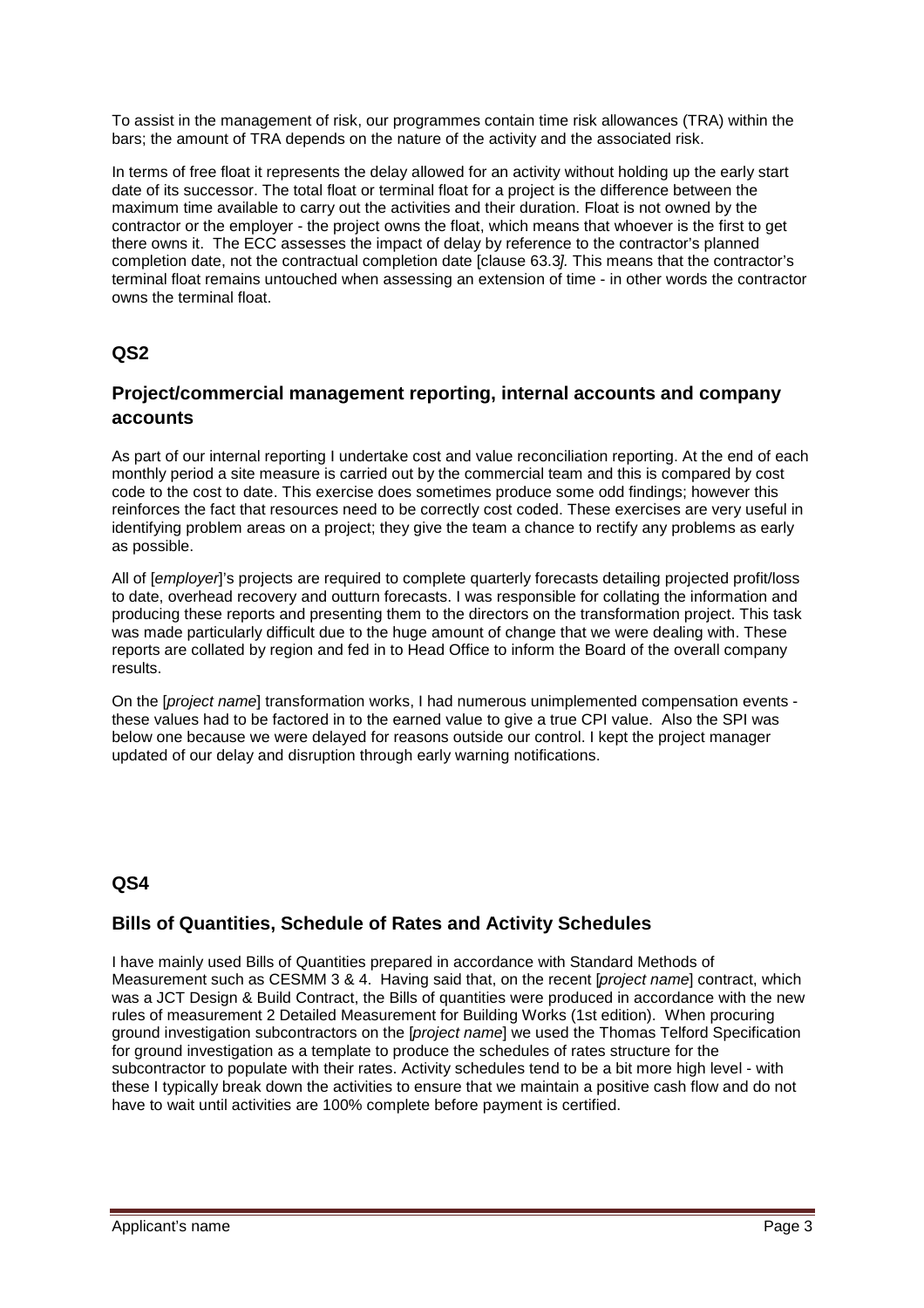There are different risks associated with measurement and pricing (listed below) depending on the type of contract I am operating under.

- **Re-measurement contract** when analysing the tender returns for the [*project name*] site investigation works I prepared Bills of Quantities based on the known scope of work and I made various assumptions on standing time, advancing through hard stratum or obstructions. Then I inserted rates from the various tenderers - this helped me to identify any rogue rates which had a substantial financial impact and query these with the tenderers.
- **Lump sum contract** when I priced the various NEC 3 Option A works instructions on [*project name*] I ensured that every resource likely to be needed and any risks were considered and the appropriate sums allowed for. We had little opportunity for recovery if we exceeded our allowances.
- **Target cost/cost reimbursable** in the early stages of the [*project name*] transformation contract, following completion of the first quarterly forecast, I established that our costs were going to exceed the agreed target price. Under the NEC 3 Option C contract - amended with Z clauses - if the prices exceeded the target by up to 110% we were to share this with the employer [clause 53.1]. This was clearly an undesirable position and this differential was reduced during the implementation of subsequent compensation events.
- **Design & construct contracts** on the [*project name*] transformation contract [NEC 3 Option C Design & Construct Contract] we accepted the entire responsibility for the employer's design. This gave us no mechanism for a target adjustment in the event of quantities increasing through design development. It is therefore important to review the initial design and allow for this risk occurring.

When completing Bill of Quantities it is sometimes difficult to enter all the costs for the work activities in the 'quantity' rates. Method-related charges (MRC) are allowed when bills have been produced in accordance with CESMM. MRC can be used for one-off costs such as site establishment, mobilisation of a large piece of plant for instance. Time related charges are usually shown in the preliminaries section.

With the evaluation of change under NEC Option A contracts I have added the implemented CE amounts to the Activity Schedules, suitably broken down into manageable chunks to maintain a positive cash flow.

## **QS5**

### **Management of interim and financial accounts**

To maintain a cash-positive position I endeavour to get paid from our employers as soon as possible by submitting applications of payment in accordance with the agreed dates and submitting invoices as soon as the payment certificate is received. To ensure I comply with contractual provisions I pay our supply chain on and not before the final date for payment to maximise the amount of time money is in our account. This is done to comply with the statutory provisions of the Housing Grants, Construction and Regeneration Act 1996 and recently the Local Democracy, Economic Development and Construction Act 2009. This includes issuing payment notices and payless notices in the event that my assessment is reduced. I have previously agreed early payment terms with subcontractors when the discounts offered have been advantageous.

As part of my duties on the [*project name*] I looked after the accounts for the subcontractors constructing the tunnels and for supplying and commissioning the tunnel boring machine (TBM). The procurement for this element of work caused major interface problems. The contract for the TBM stipulated that it had to meet certain cycle times but when it did not, the tunnelling subcontractor blamed the performance of the machine and we had no categorical evidence to disprove their claims. With hindsight it may have been more cost effective to procure the tunnelling as a 'supply and drive'